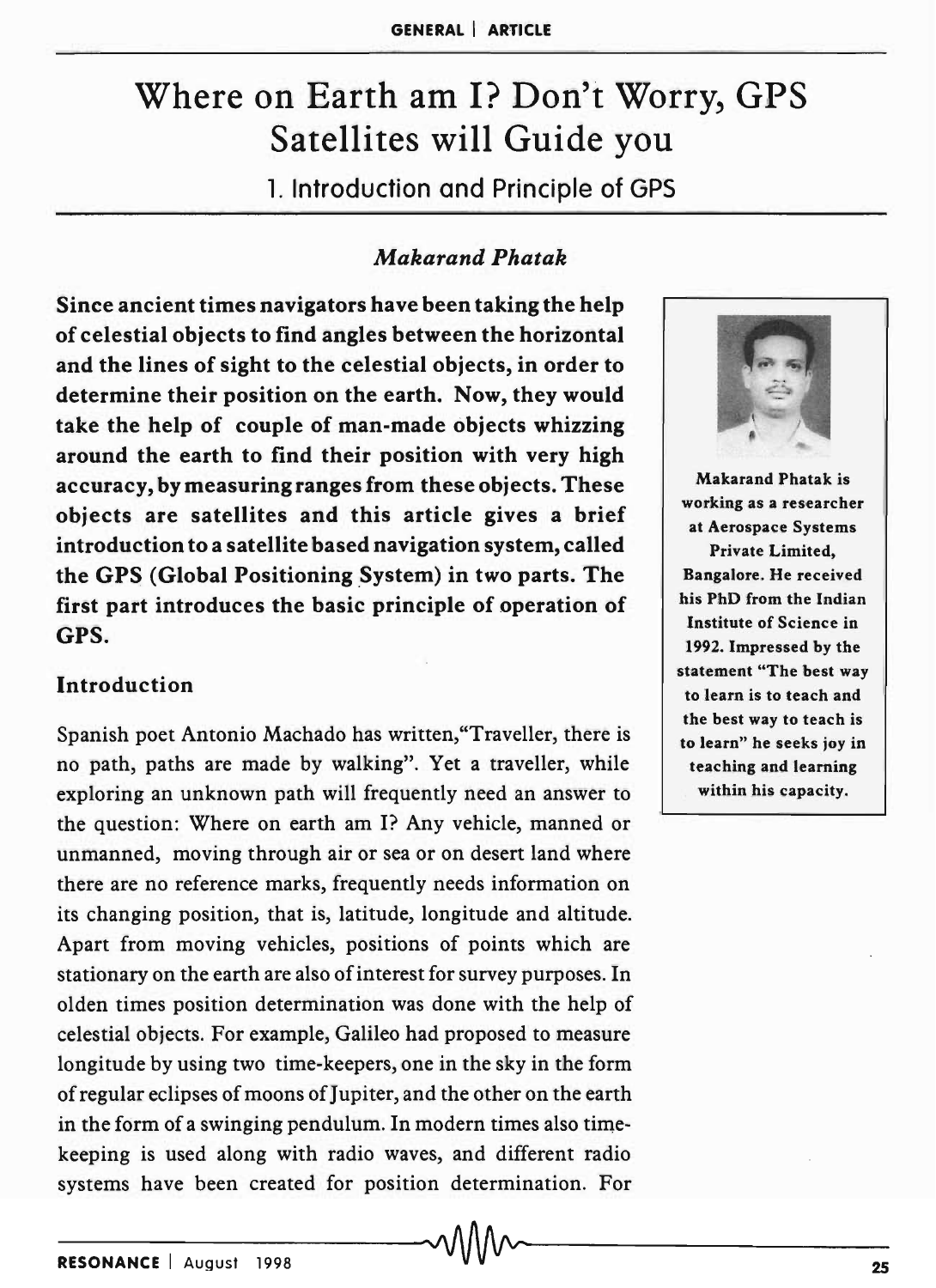example, ground based Omega and Loran, aircraft mounted with Doppler radar, and space based Transit, GPS and GLONASS. Out of these GPS is most popular and successful. Created by Department of Defense (DoD), USA, this ambitious system uses dedicated satellites to transmit radio signals. Using GPS one can obtain position information anytime, anywhere on the earth; and this information is quite accurate. And it can also provide other useful information such as velocity and the precise time. Russia has also created the satellite based system, GLONASS (Global Navigation Satellite System), which has recently become operational.

# Principle of GPS

For the sake of convenience consider the space to be two and not three dimensional. So, ignoring longitude, consider the Figure 1. Illustration of earth not to be spherical in a three dimensional space but to positioning. be a circle in a two dimensional space. Imagine that at the



positions of points A and B in space, there are two satellites (see *Figure* 1). The satellites are also confined to move in the two dimensional space. However motion of the satellites need not concern us for the time being. Each satellite has a perfect clock which shows not only the time but also its position, i.e its latitude and altitude. Near the earth, at the point X, there is an observer who is equipped with a perfect clock and two telescopes. This observer is interested in knowing his position and for that he has oriented the two telescopes towards the clocks of the satellites at A and B. It is assumed that all the clocks are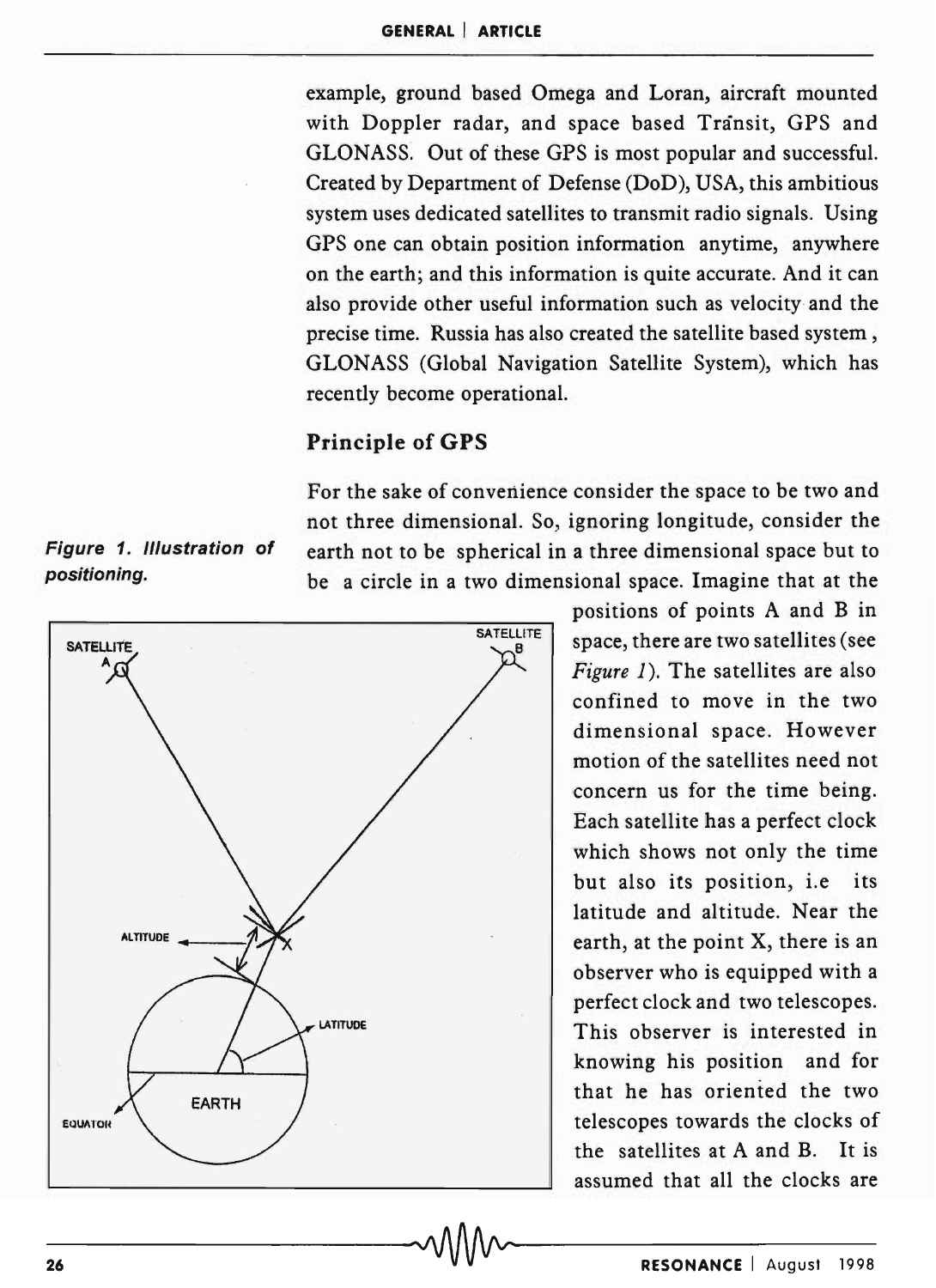synchronized, that is at any instant all the clocks show the same time (relativistic effects are ignored, they are considered later). To specify time ignore the number of seconds, minutes, hours of a day, and concentrate only on milliseconds<sup>1</sup>. Suppose that the observer's clock is indicating a time of 100 milliseconds. At the same instant he observes that the clocks of satellites at A and B are showing 35 and 30 milliseconds respectively. This means that when the observer is looking at the clock of the satellite at  $A$  (or  $B$ ), he is really seeing the time shown by the clock  $100 - 35 = 65$  (or  $100 - 30 = 70$ ) milliseconds in the past. This is so because it takes 65 (or 70) milliseconds for the light which has started from satellite at A (or B) to reach X. The observer multiplies the difference between his clock reading and clock reading of satellite at A (or B) by the speed of light  $(300 \text{ Km per}$  millisecond) to find the range AX (or BX) as 19500 Km (or 21000 Km). Through his telescopic observation he also gets the positions of the satellites at A and B. After getting this information he locates points A and B on a graph paper, draws circles of radii equal to ranges AX and BX with A and B as centers respectively and finds the point X as a point of intersection of these two circles such that the altitude of X is less than the altitudes of A and B. The other point of intersection of the two circles has an altitude greater than the altitudes of A and B and this solution is rejected. Once X is obtained, he can then easily get the latitude and altitude of X (see *Figure 1).* 

Suppose, the clocks of the satellites are accurate atomic clocks but the observer has an inexpensive clock which is not accurate. Further, suppose that his clock is showing 110 milli-seconds instead of the true time 100 milliseconds. Since the clocks of satellites are accurate, when the observer looks at them from his telescopes, he sees that they show the times of 35 milli-seconds and 30 milliseconds respectively as before. Then the observer will calculate the ranges AX and BX respectively to be 22500 and 24000 Kms. These are obviously wrong by 3000 Kms and hence the determination of the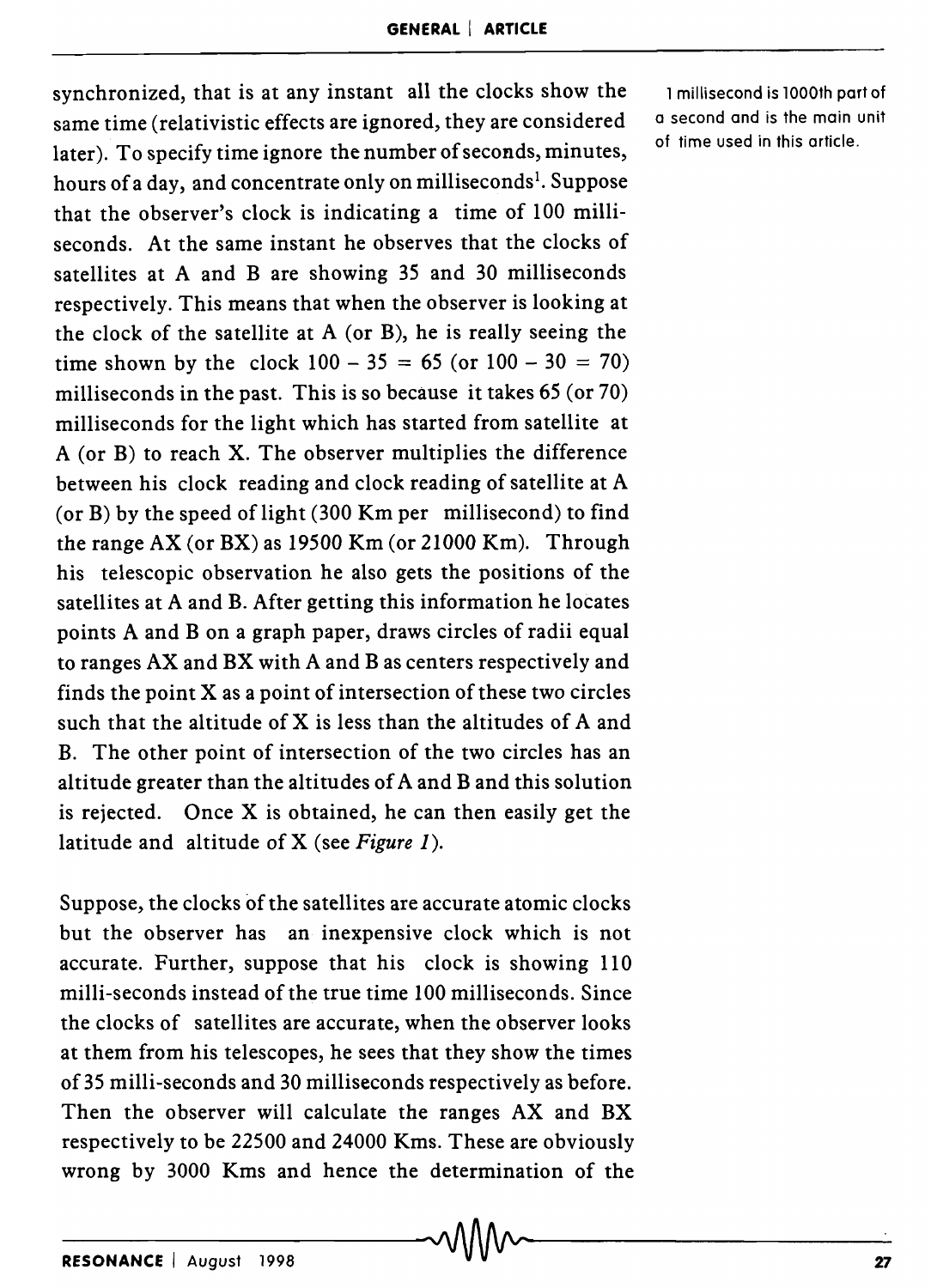position of X will be totally wrong.

There is a simple way to correct this error. Suppose there is one more satellite with an accurate atomic clock at position, say  $C$ , and the clock of the satellite at  $C$  is showing the time of 40 milliseconds to the observer when he looks using a third telescope. Then the calculated range CX will be  $(110 - 40) \times$  $300 = 21000$  Kms. Now, he draws three circles with centers A, B and C as explained before whose radii are respectively the calculated ranges  $AX$ ,  $BX$  and  $CX$  He will find that they do not intersect at one point at all. Then he should go on decreasing or increasing the three radii by the same magnitude till the three circles intersect at one point (in the example considered all the radii would be reduced by a magnitude equivalent to 3000 Kms). When such a point is obtained, that is nothing but the point X. From the scale used on the graph paper he can determine the latitude and the altitude. Also, the magnitude of adjustment required, when divided by the speed of light, gives the offset of the clock of the observer from the reference time. Thus if there is one extra satellite with an accurate atomic clock there is no need for the observer to have an expensive atomic clock. With the observer having a clock with offset, the measurement is affected by the offset and it is called pseudo-range measurement instead of range measurement. Sometimes, the term range will still be used in this article in place of pseudo-range for convenience.

The method of adjusting the radii to find X as described above requires trial and error. A systematic geometric construction with the help of algebra can be used to locate X. See *Box* 1 for details.

In practice an observer will not use telescopes to find ranges and will not use graph paper to find the position. Instead he uses a GPS receiver to find the position. A GPS receiver is of the size of a small tape recorder. A patch antenna that can fit into a palm is connected to this receiver. The antenna, instead of receiving light as in the case of a telescope, receives radio

-28-------------------------------~------------R-ES-O-N-A-N-C-E--I-A-U-9-US-t--1-9--98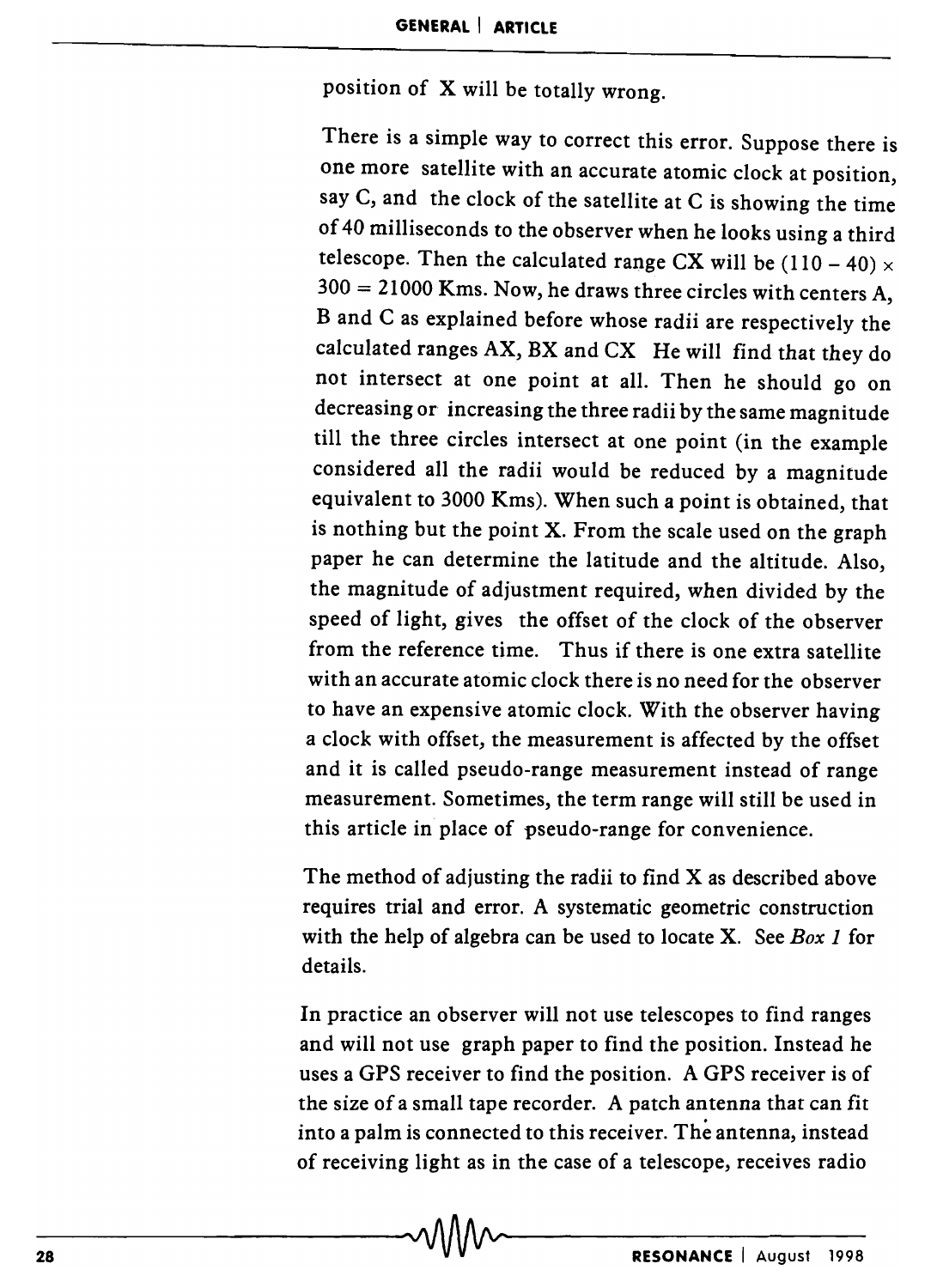#### **Box 1. Apollonius, Newton and GPS**

One of the problems posed by Apollonius of Perga, a Greek mathematician, is about drawing a circle touching two circles and passing through a point. The problem of two dimensional GPS is nothing but the problem of Apollonius which appears to have been solved in 3rd century B.C! *(Figure a)* Unfortunately the original Apollonius construction is lost, but other constructions are available. Notable among them is the hyperbolic one due to Newton who considered the problem of the determination of a fourth point when its two range differences from three points are given.



**Figure a. 2D-GPS problem as a problem of Apollonius.** 

AXC. Then draw a circle such that it is tangential to these two circles and passes through point A. Then the center of the circle is point X. See *Figure b.* 

Now we consider the solution to the related problem as given by Newton. Geometrically, locus of all points X such that  $AX - BX = AXB$  is a hyperbola with foci at A and B. Similarly, locus of all points X such that AX  $-CX = AXC$  is another hyperbola with foci at A and C. Then, point X lies on the intersection of the two hyperbolae.

Algebraically, the two hyperbolae are given by the equations

$$
b_1^2 = r(a_1 + c_1 \cos \theta)
$$

Consider the 2-D GPS problem of locating X, given locations of A, B, C and the pseudo-ranges *AX+b, BX+b*  and CX *+b,* where AX, BX and CX are ranges of X from A, Band C respectively and *b* is a common unknown offset. Define range difference of X from A and B as  $AXB = AX - BX$  and similarly of X from A and C as AXC  $= AX - CX$ . Note that by subtracting measurements of pseudo-ranges we get range differences AXB and AXC since the common offset b cancels out  $((AX + b) - (BX)$  $+ b$ ) = AX – BX = AXB and  $(AX + b) - (CX + b) = AX$  $- CX = AXC$ ). Thus the problem reduces to: Given locations A, B, C and the range differences AXB and AXC, locate X such that  $AX-BX = AXB$  and  $AX - CX$  $=$  AXC. It can be modeled as a problem of Apollonius as follows. Suppose we draw two circles, one with center B and radius AXB and the other with center C and radius

## **Figure b. Newton's construction for the problem of Apollonius.**



### *Continued*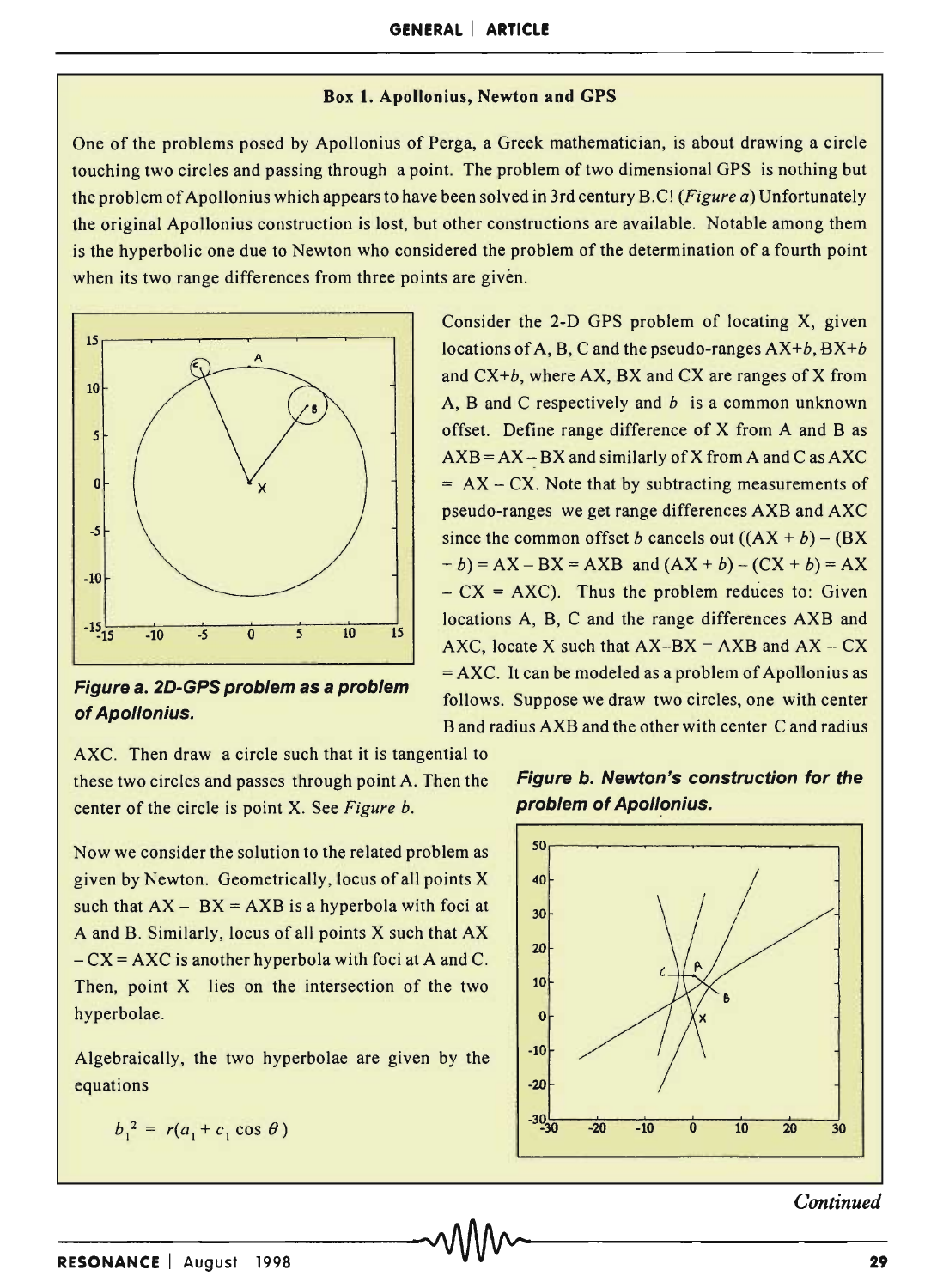$$
b22 = r(a2 + c2 cos(\alpha - \theta))
$$

where  $2a_1 = \rho_2 - \rho_1$  and  $2a_2 = \rho_3 - \rho_1$ ,  $\rho_1$ ,  $\rho_2$ ,  $\rho_3$  are the measured pseudo-ranges  $AX + b$ ,  $BX + b$  and  $CX$ + *b* respectively,  $2c_1$  and  $2c_2$  are the ranges AB and AC respectively, r and  $\theta$  are the polar coordinates of X with AB as the reference axis and A as the origin,  $\alpha$  is the angle BAC and  $b_1^2 = c_1^2 - a_1^2$ ,  $b_2^2 = c_2^2 - a_1^2$  $a_2^2$ . See *Figure c.* Eliminate *r* from the above two equations to obtain the following quadratic equation in  $cos\theta$ .

 $(J^2 + M^2) \cos^2 \theta + 2JK \cos \theta + K^2 - M^2 = 0$ , where

$$
J = b_2^2 c_1 - b_1^2 c_2 \cos \alpha, K = b_2^2 a_1 - b_1^2 a_2, M = b_1^2 c_2 \sin \alpha.
$$

Solving the quadratic gives two solutions. Solution corresponding to X near the earth is retained, the other one is discarded. *Figure b* shows three of the four solutions, the fourth one is beyond the article. Note



Figure c. Elliptical orbit of a satellite.

tions of the satellites and the user and can be described by a parameter called as GDOP (Geometric Dilution of Precision). Precise definition of GDOP is beyond the scope of this article; it is enough to note that more the GDOP more the error in position.

The solution presented here offers some geometrical insight. There are several other methods of locating X; some are computationally attractive, some are optimal in the sense that they minimize the effect of random errors in locating the position.

that in the above algebra two solutions are eliminated because the equations of hyperbolae are represented in terms of *r* and not *r2.* 

Now consider a situation in which each of the measured pseudo-ranges has some uncertainty due to errors. Each of the pseudo-range is expected to be within an interval. Then instead of two hyperbolae, we have four and they intersect to give a diamond of errors, see *Figure d.*  The size of the diamond depends on the posi-

Figure d. Diamond of errors.

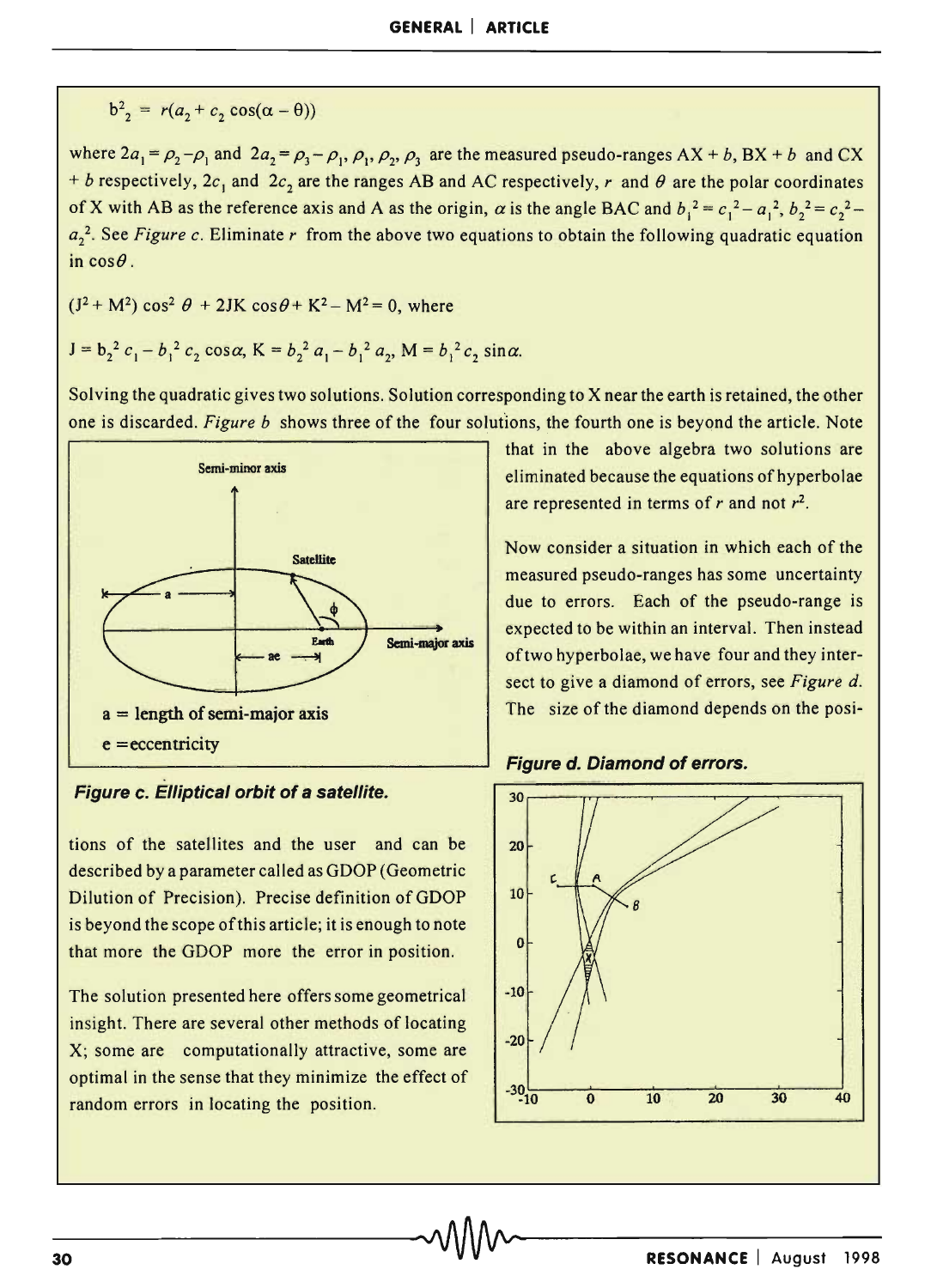#### Box 2. Kepler and CPS

Tycho Brahe gave Johannes Kepler the problem of the motion of Mars. Kepler prophesied that he would solve the problem in eight days. Kepler was still on the problem eight years later! But, finally solved the problem and discovered in the process the famous three laws of planetary motion. These laws are used to determine the positions of GPS satellites.

From Kepler's first law we get that the orbit of a satellite is an ellipse with the center of the earth at one of its foci. (See *Figure c*). The equation of the ellipse is  $r = a(1-e^2)/1 + e\cos\phi$ .

From Kepler's second law we get that the radius vector (vector from the center of the earth to the satellite) sweeps out equal areas in equal intervals of time. From the equation of the ellipse then the following differential equation is obtained.

$$
\frac{d\phi}{dt} = \frac{h(1 + e\cos\phi)^2}{a^2(1 - e^2)^2}
$$
,  $h$  = constant angular momentum.

The constant *h* can be determined from Kepler's third law which states that the square of the period of revolution is proportional to the cube of the semi-major axis.

 $T^2 = 4\pi^2 a^3/\mu$  where  $\mu$  is Kepler's constant (From his universal theory of gravitation Newton showed that  $\mu$  is the product of the mass of the earth and the universal gravitational constant G). Finally it can be shown that  $h^2 = a(1 - e^2)\mu$ .

With *h* known, the differential equation in  $\phi$  gives  $\phi$  dependence on time *t* starting from the initial condition  $\phi(t_0) = \phi_0$ . In general the time variation of  $\phi$  is complicated.

signals from GPS satellites. The radio signals contain special codes, called Gold codes, and messages, called navigation messages. Codes contain information about finer divisions of satellite clocks and messages mainly contain information about orbits of satellites which is used to find satellite positions and coarser divisions of satellite clocks. The receiver not only maintains its own time with the help of an inexpensive crystal oscillator clock but also performs three calculations pertaining to 1) finding the position and the clock offset of the receiver. 2) calculating the satellite positions and 3) calculating the ranges of GPS satellites. One method for the first calculation is explained in *Box* 1. For the second calculation Kepler's laws are used to determine satellite  $\begin{CD} \text{calculation Kepler's laws are used to determine satellite} \ \text{M} \text{M} \sim \text{M} \text{M} \sim \text{M} \text{M} \sim \text{M} \text{M} \sim \text{M} \text{M} \cdot \text{M} \cdot \text{M} \cdot \text{M} \cdot \text{M} \cdot \text{M} \cdot \text{M} \cdot \text{M} \cdot \text{M} \cdot \text{M} \cdot \text{M} \cdot \text{M} \cdot \text{M} \cdot \text{M} \cdot \text{M} \cdot \text{M} \cdot \text{M} \cdot \text{M} \cdot \text{M} \cdot \text{M} \cdot \text{M} \cdot$